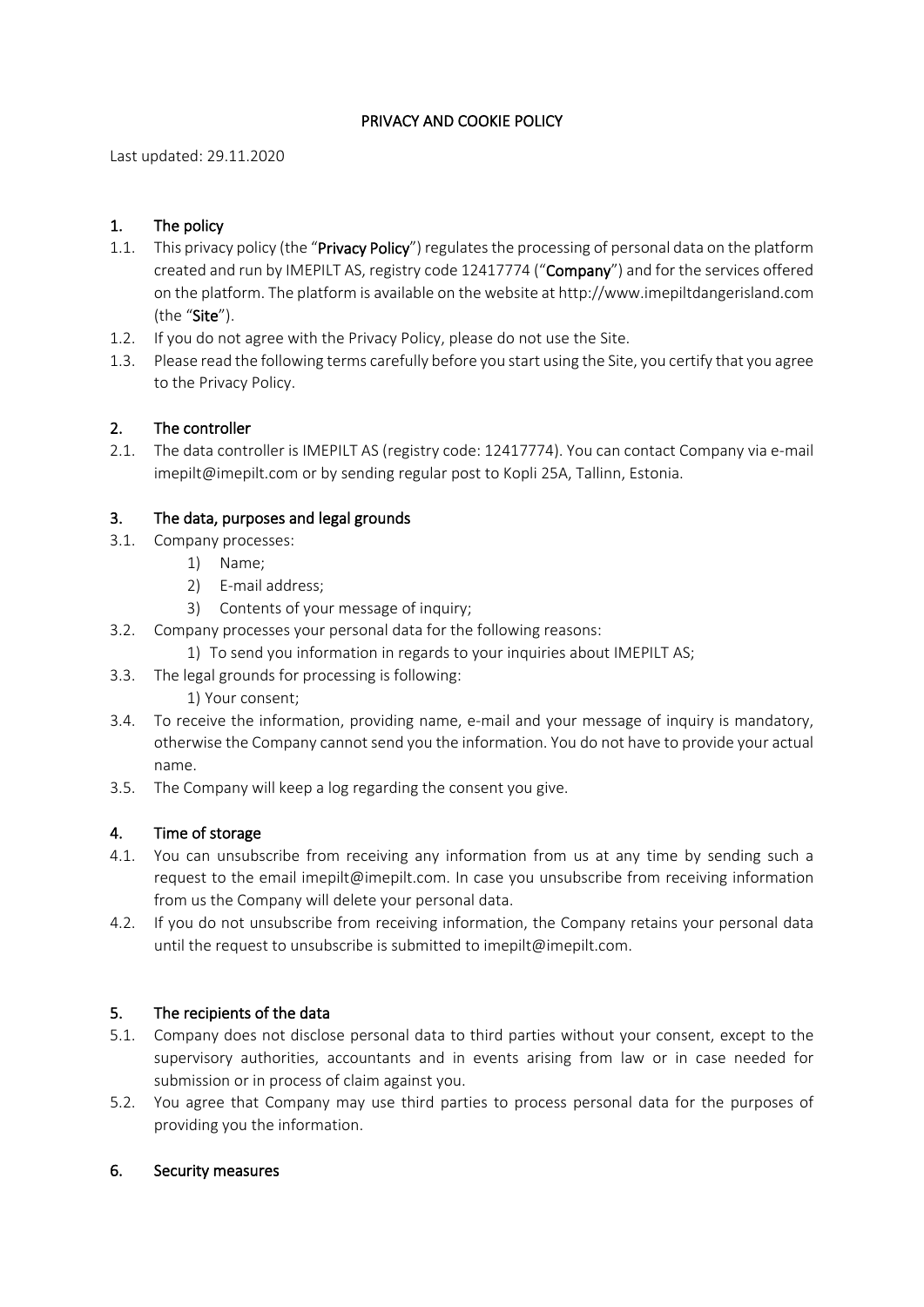6.1. Company keeps your data safe by using organisational, physical and technological measures.

# 7. Data location and transfer to third countries or international organisations

- 7.1. The data processing (including storing) takes place in European Union.
- 7.2. Company does not transfer the data to third countries.

# 8. Data subject's rights

- 8.1. You have the right to modify and correct your personal data on your account on Company's Site at any time and you are therefore responsible for the accuracy of your personal data.
- 8.2. You have the right to ask about your personal data from Company, the right to data portability and also the right to request Company to restrict the processing of your personal data and/or to delete it in case obligation to retain the data is not set out by the law.
- 8.3. You have the right to object to processing of your personal data and/or to withdraw consent at any time, without affecting the lawfulness of processing based on consent before its withdrawal.
- 8.4. You have the right to submit a claim regarding personal data processing.

## 9. Cookies

- 9.1. A cookie is a file containing an identifier (a string of letters and numbers) that is sent by a web server to a web browser and is stored by the browser. The identifier is then sent back to the server each time the browser requests a page from the server. This enables the web server to identify and track the web browser.
- 9.2. Company uses both session cookies and persistent cookies on the Site. Session cookies will be deleted from your computer when you close your browser. Persistent cookies will remain stored on your computer until deleted, or until they reach a specified expiry date.
- 9.3. Company uses the following cookies:
	- 9.3.1. bSession
	- 9.3.2. Hs
	- 9.3.3. fbc
	- 9.3.4. \_fbp
	- 9.3.5. XSRF-TOKEN
	- 9.3.6. \_ga
	- 9.3.7. svSession
	- 9.3.8. CONSENT
- 9.4. You can choose, which cookies you consent to on arrival to the Site. It is possible to later reject cookies from your browsers (different browsers have different options). Blocking all cookies may affect the usage of Company's Site.
- 9.5. Please note, however, that if you reject necessary cookies, you may no longer be able to use all the functions of the Site or the functions may not fully work.

#### 10. Amendments

10.1. Please be aware that Company may revise these Privacy Policy from time to time. Therefore, Company's Privacy Policy may be changed or amended. Any changes or amendments will be published on the Site and sent to your registered e-mail to notify you about the updates of the Privacy Policy. A notice about changes will be posted on the Site's homepage for a reasonable period of time prior such changes come into force.